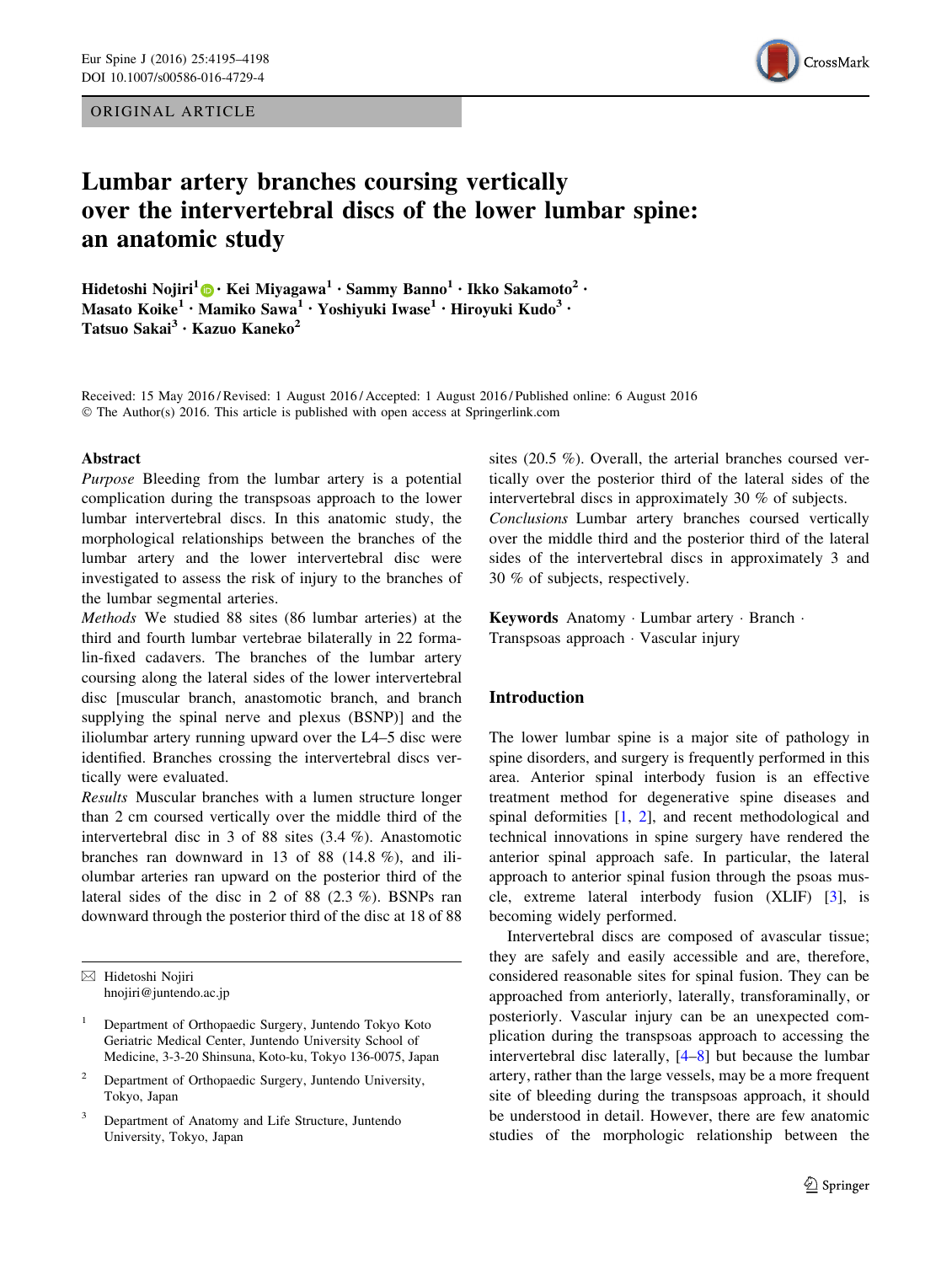branches of the lumbar artery and the intervertebral disc. In this study, we investigated the morphology of the branches of the lumbar artery at the lateral sides of the intervertebral disc and its clinical importance.

# Materials and methods

We studied 88 sites (86 lumbar arteries; 2 sites demonstrated absence of the artery) at the third and fourth lumbar vertebrae bilaterally in 22 formalin-fixed cadavers. Specimens with transitional vertebrae were excluded. To identify each lumbar artery from the vertebra through the vertebral foramen, lumbar spines were divided into right and left at the midline of the vertebral bodies and placed in the lateral position. The third and fourth lumbar arteries at the L3 and L4 levels were exposed by carefully removing the psoas muscle and fatty tissues. The branches of the lumbar artery crossing the lateral sides of the intervertebral discs, including muscular branches, anastomotic branches, and branches supplying the spinal nerve and plexus (BSNP), were visualized. The iliolumbar artery running upward on



Fig. 1 Photograph showing the muscular branch coursing vertically over the middle of the L4–5 intervertebral disc

the L4–5 intervertebral disc was also identified. The capillary branches and muscular branches extending into the psoas muscle shortly after the bifurcation were excluded. The specimens were evaluated for the presence of branches coursing vertically over the intervertebral discs.

## Results

Muscular branches having a lumen structure longer than 2 cm crossed vertically over the middle third of the intervertebral disc in 3 of 88 sites (3.4 %) (Fig. 1). Anastomotic branches flowing into the caudal adjacent foramen or connecting with the iliolumbar arteries ran downward along the posterior third of the intervertebral disc in 13 of 88 sites (14.8 %,) (Fig. 2a). Iliolumbar arteries ran upward along the L4 spinal nerve on the L4–5 intervertebral disc in 2 of 88 sites (2.3 %) (Fig. 2b).

A BSNP was seen in 25 of 44 sites (56.8 %) at L3 and in 40 of 44 sites (90.9 %) at L4, or 65 of 88 (73.9 % overall). The BSNPs originated at the lumbar artery and then ran downward, either through the posterior third of the intervertebral disc before the anterior edge of the spinal nerve, or at an extraforaminal site behind the anterior edge of the spinal nerve. The former pattern was found in 18 of 65 branches  $(27.7 \%)$  (Fig. [3a](#page-2-0)) and the latter in 47 of 65 branches  $(72.3 \%)$  (Figs. [3b](#page-2-0), [4](#page-2-0)a). According to these results, the branches of the arteries crossed vertically on the posterior third of the intervertebral disc in 8 of 44 sites (18.2 %) at L3 and 18 of 44 sites (40.9 %) at L4, or 26 of 88 sites (29.5 % overall) (Table [1](#page-3-0); Fig. [4](#page-2-0)b).

## **Discussion**

XLIF is a novel, minimally invasive method in spinal fusion surgery for which good biomechanical effects have been reported. However, an incidence of vascular complications of 0.10 % was revealed in a survey of 13,004



Fig. 2 Photographs showing a anastomotic branch and b iliolumbar artery coursing vertically over the posterior third of the intervertebral disc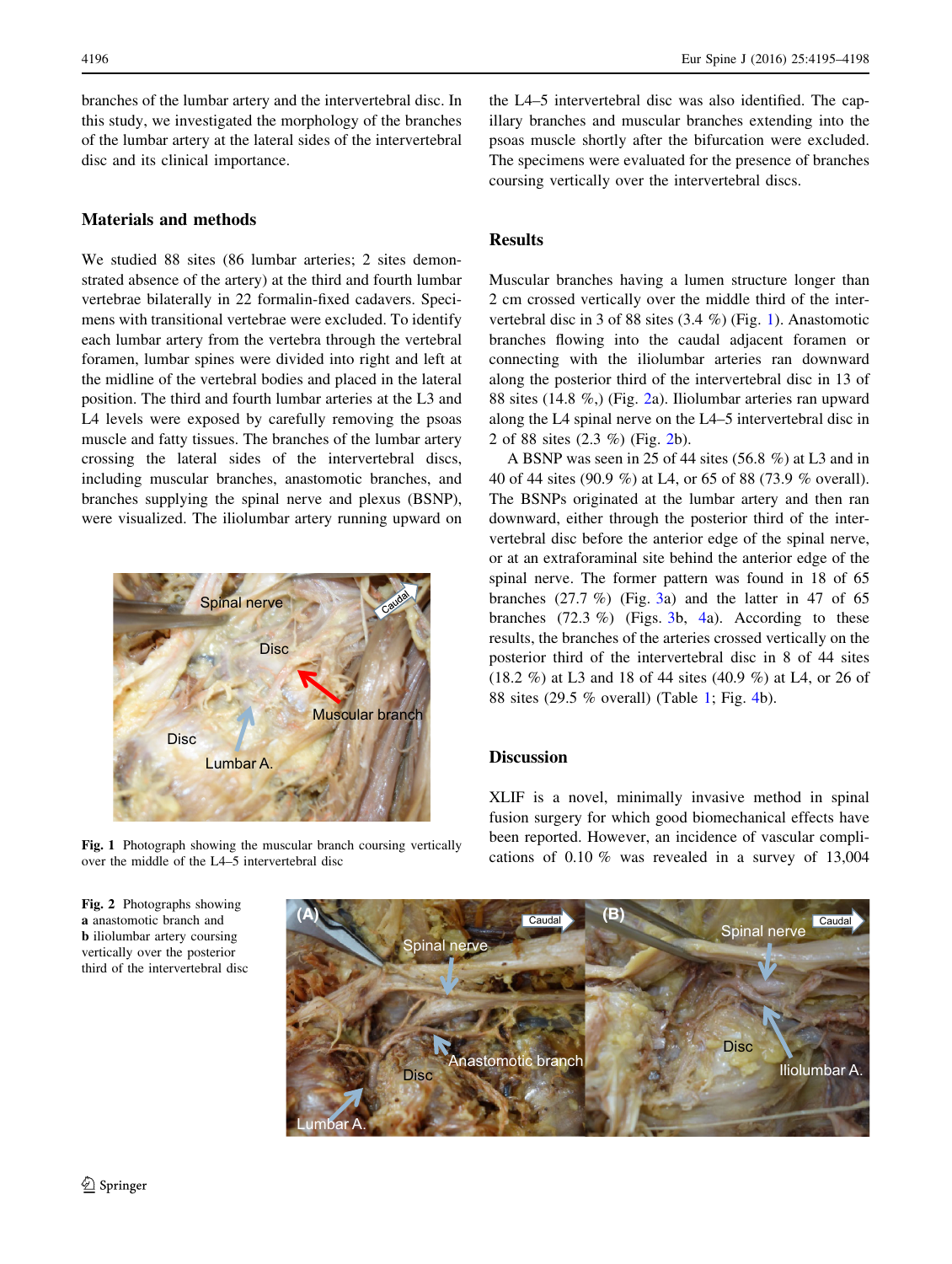<span id="page-2-0"></span>Fig. 3 BSNPs originating from the lumbar artery. Difference between sites in which the BSNP courses a along the posterior third of the intervertebral disc and b extraforaminally behind the anterior edge of the spinal nerve. BSNP, branch supplying the spinal nerve and plexus





Fig. 4 Schemata depicting a BSNPs and their locations running vertically in front of or behind the anterior edge of the spinal nerve; and b branches of the lumbar artery running down the middle of the disc and the posterior third of the disc laterally. BSNP branch supplying the spinal nerve and plexus

patients whose procedures were performed by an experienced surgeon [\[8](#page-3-0)]. A few studies have demonstrated a safe zone for avoiding injuries of the retroperitoneal large vessels, which can be identified using preoperative magnetic resonance imaging (MRI) to assess the relative positions of the adjacent neurovascular structures with respect to the each intervertebral disc level [[9,](#page-3-0) [10](#page-3-0)]. Although injury to large vessels must always be prevented, injury to the lumbar artery occurs more frequently than injury to large vessels during the transpsoas approach [\[5](#page-3-0)]. Furthermore, few reports have demonstrated the presence and precise morphology of the branches of the lumbar artery at the extraforaminal area at the disc level [[11,](#page-3-0) [12](#page-3-0)]. The results of the present study clearly demonstrate the existence of branches of the lumbar artery running along the discs.

Although the anatomy and blood supply of the sciatic nerve have been described in detail [[13\]](#page-3-0), there have been no detailed anatomic studies of the branches of the lumbar artery and blood supply to the lumbar plexus. Arslan et al. observed that the anastomotic arteries ran vertically approximately 4 mm anterior to the base of the transverse process [\[12](#page-3-0)]. In an angiographic study of lumbar artery anastomoses, Ratcliffe et al. demonstrated that this anastomosis exists at all levels but is most pronounced between the arteries at L4 and L5, suggesting that the risk of bleeding was higher during surgery involving L4 and L5 than at other levels [[14\]](#page-3-0). Tezuka et al. showed various vascular patterns around the lower lumbar spine in their anatomical analysis using contrast-enhanced computed tomography (CT) and identified several variations of distributing arteries from the lumbar artery to the posterior element of L4–5 [\[15](#page-3-0)]. Our study also revealed that the branches of the lumbar artery appeared more frequently on the posterior third of the L4–5 intervertebral disc than at the L3–4 level.

Our study also suggests that care should be taken when approaching disc through the psoas muscle and performing contralateral disc excision through the disc space because intraoperative bleeding and postoperative retroperitoneal hematoma caused by lumbar artery injury have been reported [\[5](#page-3-0), [6\]](#page-3-0). Further, posterior disc penetration, posterior